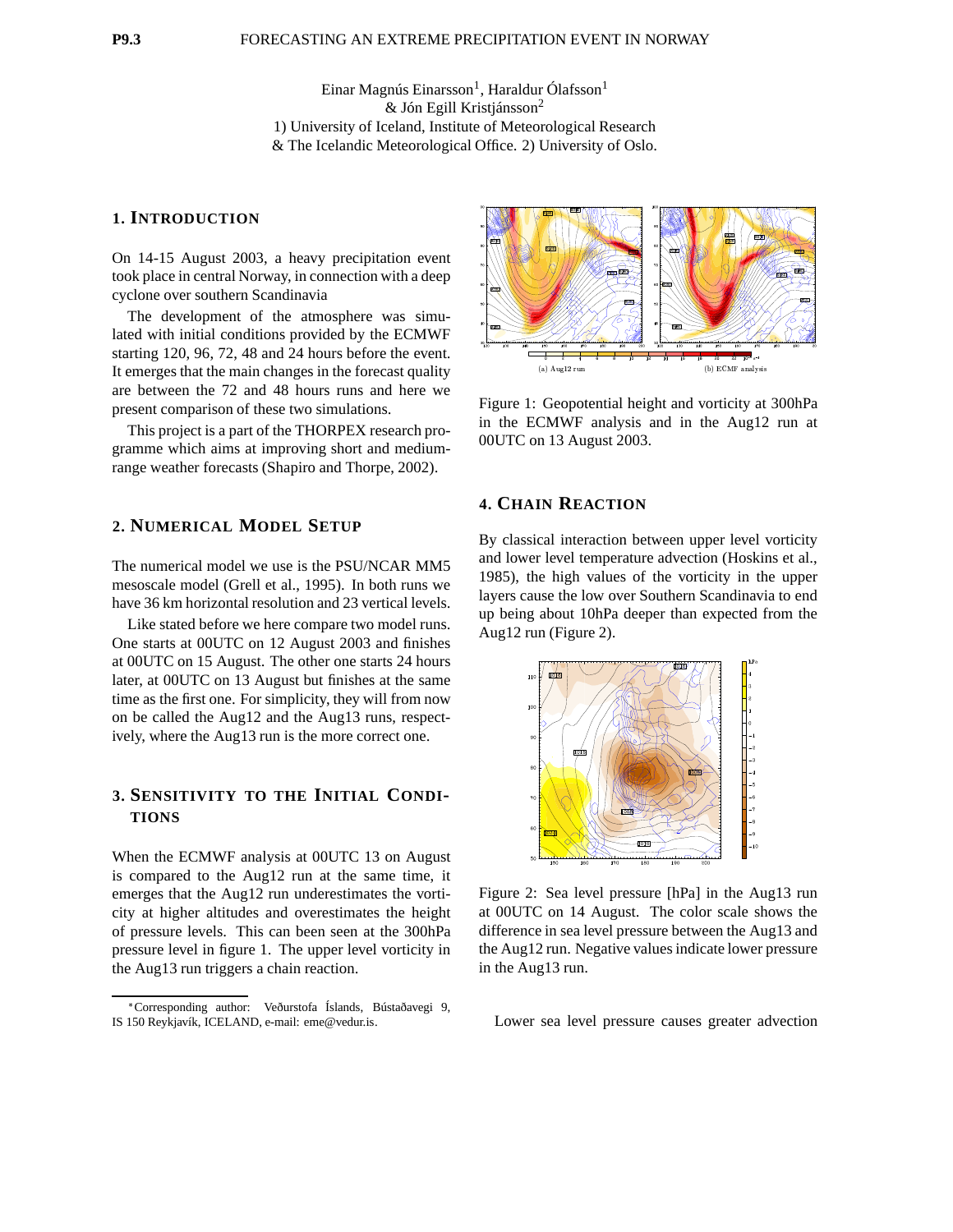

Figure 3: The origin of the air mass west of Norway. The trajectories show the route of the air mass from 00UTC on 13 August to 12UTC on 14 August. The red trajectory is from the Aug12 run but the blue from the Aug13 run.

of warm air mass from Central Scandinavia over the Norwegian coastal waters off central Norway (Figure 3).

Figure 4 shows that this warm advection leads to roughly 4 *C* warmer air in the Aug13 run and a strong east-west temperature gradient is created (Figure 5).



Figure 4: Temperature difference between the two runs at the 850 hPa pressure level at 06UTC 14 on August. Positive values indicate higher temperatures in the Aug13 run.

This temperature gradient causes the northerly wind to be much stronger than simulated in the Aug12 run as can been seen in Figure 6.

This strong northerly wind in the Aug13 run impinges the Norwegian highlands and there is strong ascending motion which is almost absent in the Aug12 run (Figure 6).



Figure 5: Wind vectors and potential temperature in a cross section along line A in Figure 4.



Figure 6: Wind vectors and potential temperature in a cross section along line B in Figure 4.

### **5. HEAVY PRECIPITATION**

The ascending air in the Aug13 run causes heavy precipitation that is absent in the Aug12 run (figure 7).



Figure 7: 24 hour accumulated percipitation during 14 August 2003 in the two model runs.